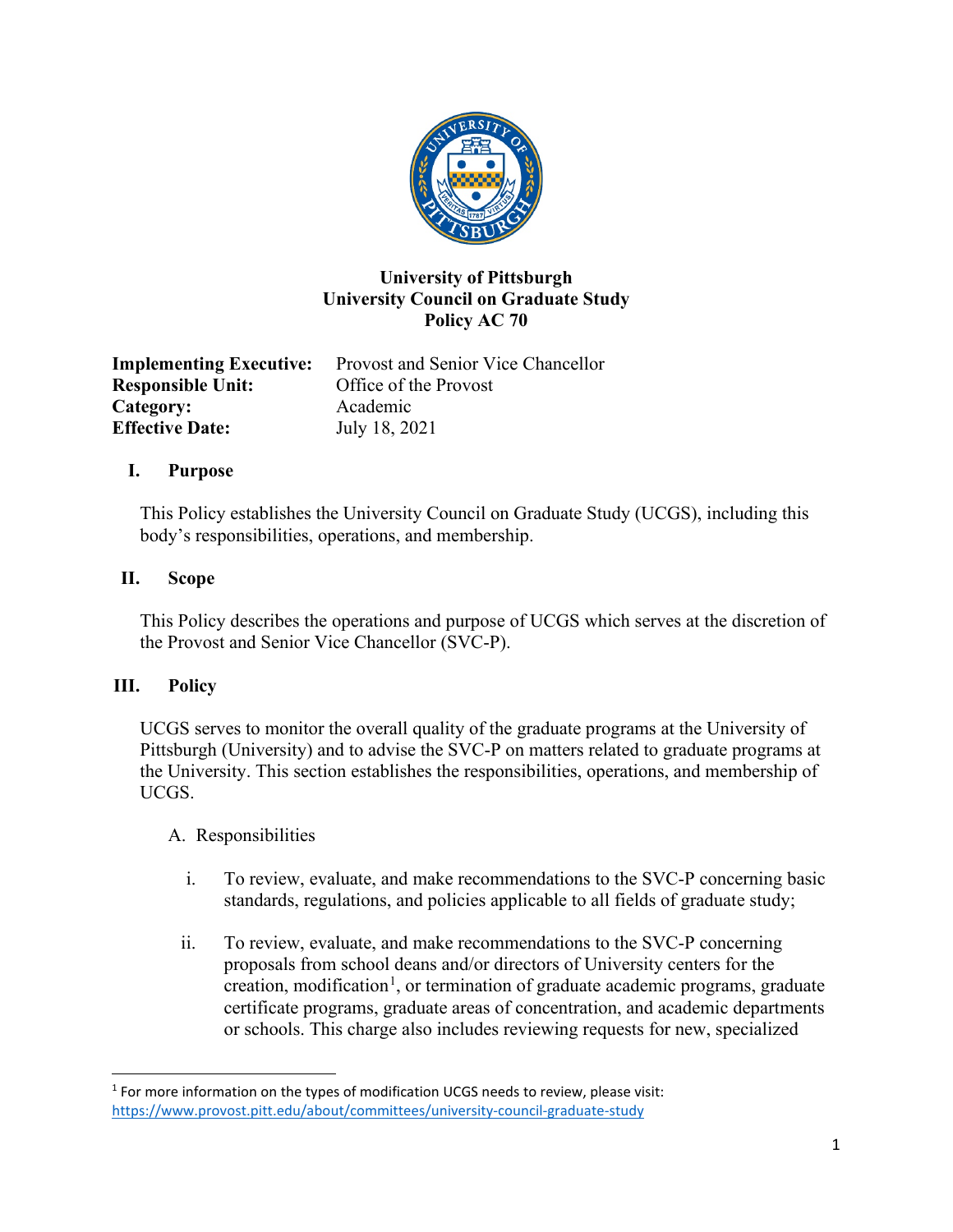accreditation;

- iii. To monitor the assessment and evaluation of graduate education throughout the University by requesting and reviewing periodic reports on the current status (e.g., specialized accreditation, enrollment, program ranking, graduate outcomes) of all graduate degree and certificate programs and, when necessary, to conduct its own review of such programs; and
- iv. To periodically advise the SVC-P regarding the appropriate mix of graduate programs and courses being offered by the University as a whole, as well as national and global trends in graduate education.

# B. Operations

UCGS shall hold regular meetings during the academic year as determined by the SVC-P, or their designee. Meetings will typically only include UCGS members (closed meetings). UCGS may invite non-UCGS members to attend closed meetings at its discretion (e.g., Post-docs to discuss policies pertinent to that community). Meetings that are not closed will be announced as open meetings to graduate faculty, staff, and students on UCGS's website at: [https://www.provost.pitt.edu/about/committees/university](https://www.provost.pitt.edu/about/committees/university-council-graduate-study)[council-graduate-study](https://www.provost.pitt.edu/about/committees/university-council-graduate-study) . Additional meetings may be called by the SVC-P, or their designee. Meeting minutes approved by UCGS members will be posted at: <https://www.provost.pitt.edu/about/committees/university-council-graduate-study> .

With the approval of the SVC-P, or their designee, UCGS has the authority to establish ad hoc committees or standing subcommittees from its own membership and/or from the University community, including other graduate faculty, as necessary.

# C. Membership

UCGS membership represents a breadth of professional leadership and diverse perspectives across the University, including graduate faculty, staff, and students. The Vice Provost for Graduate Studies chairs UCGS and is responsible for overseeing the operations of this body. Membership to UCGS is at the discretion of the SVC-P.

Each graduate-serving school at the University will have at least one (1) graduate faculty representative and one (1) graduate student representative on UCGS, recommended by respective school deans and in consultation with the representative student governance body for graduate students. At the discretion of the SVC-P, additional school representation on UCGS will be considered based upon the size of the student population served and/or the breadth of programs offered by the given school.

Appointed faculty members serve on UCGS for three (3) academic years, with the opportunity for renewal. Typically, faculty membership renewal will not exceed two (2) consecutive membership terms or six (6) consecutive academic years. Graduate students